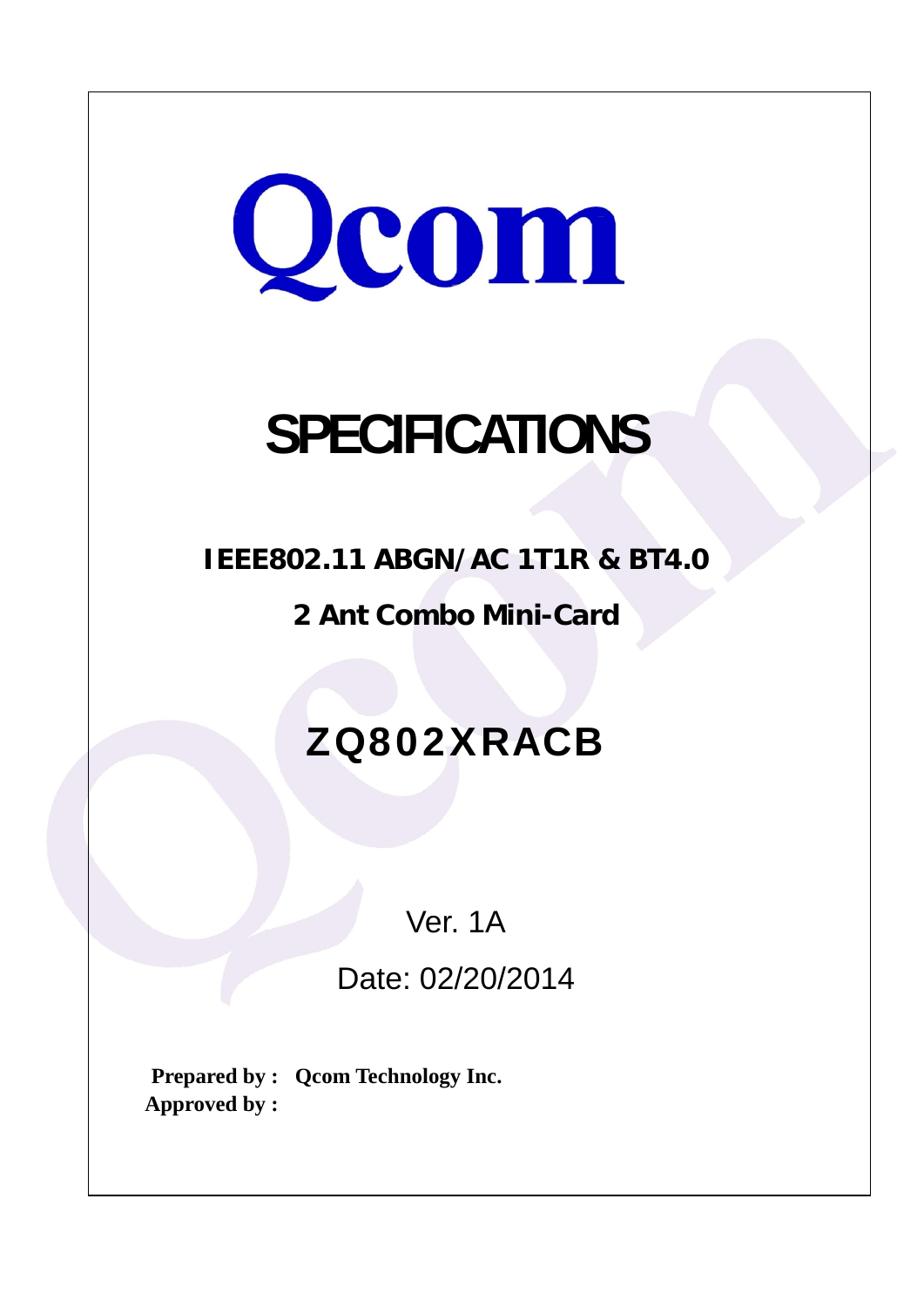## Revision History

| Revision Updated | Notes                        |
|------------------|------------------------------|
| 1.0.1            | 02/20/2014   Initial Release |
|                  |                              |
|                  |                              |
|                  |                              |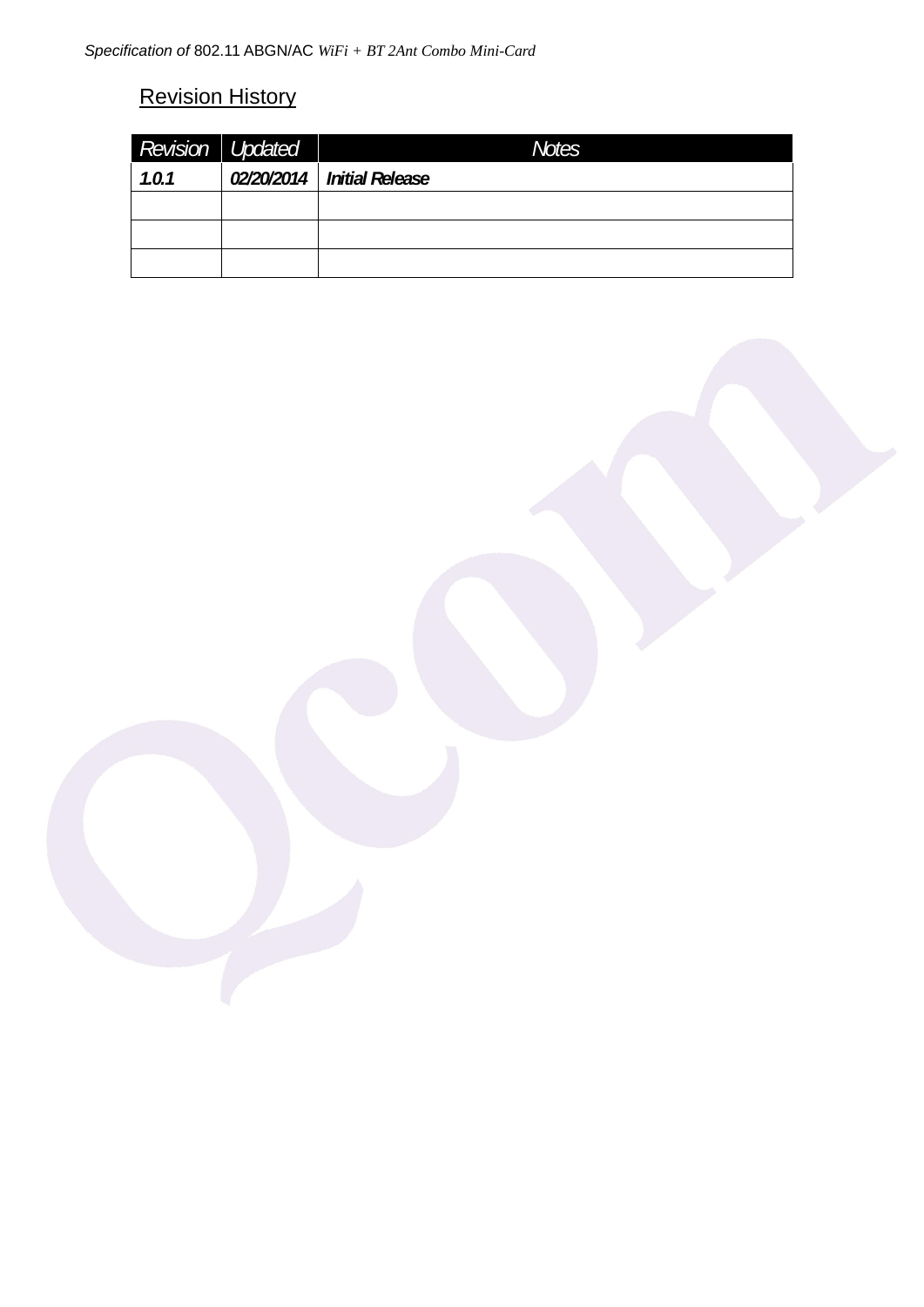# **Contents:**

- **1. Product Features**
- **2. General Specification**
- **3. MechanicalDimensions**
- **4. Connector Pin-out Definitions**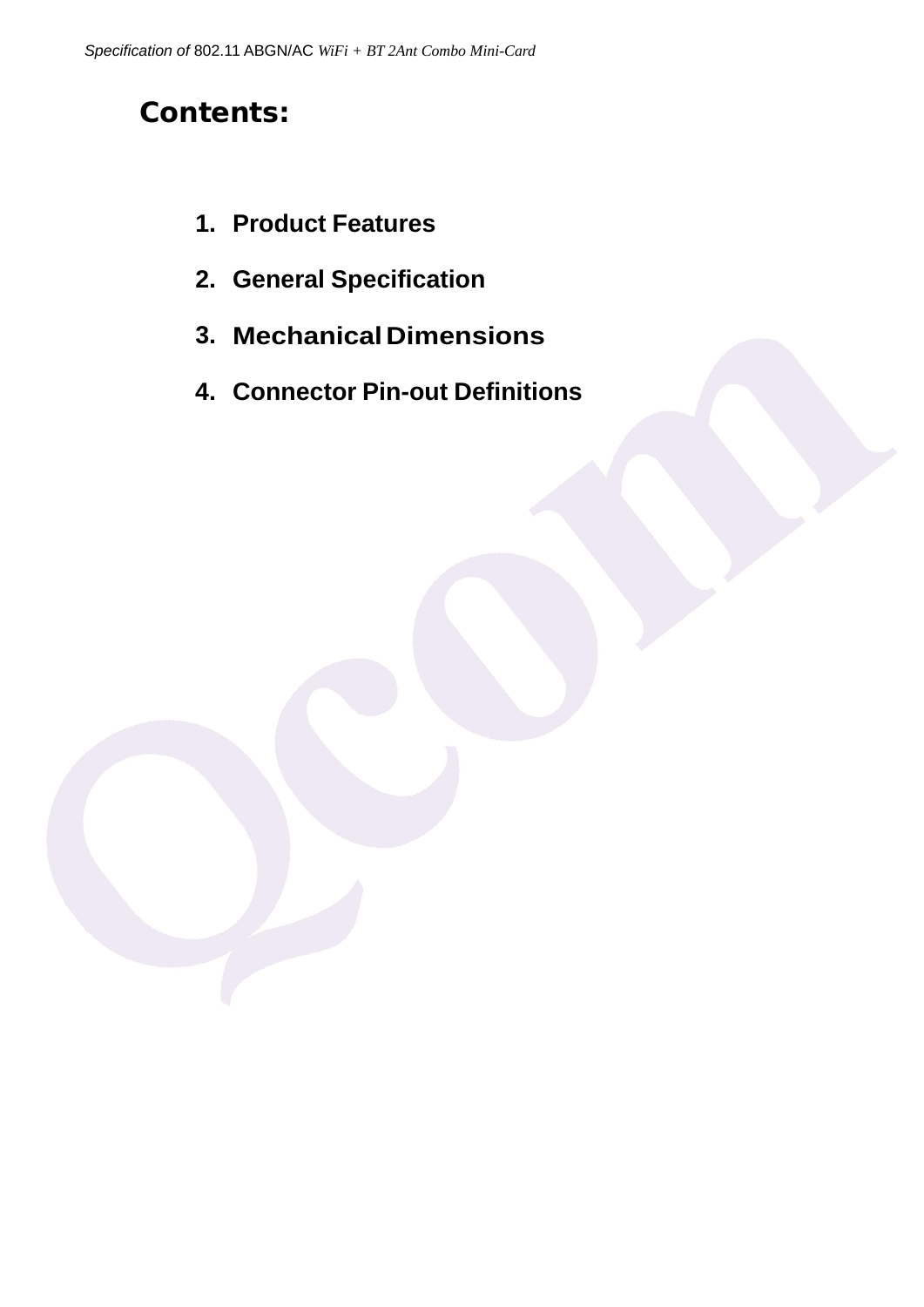#### **1. Product Features**

- Combo module compatible with IEEE802.11 a/b/g/n/ac draft2.0 1T1R and  $BT4.0 + BLE$ .
- Complies with PCI Express Base Specification Revision 1.1 for WLAN
- Complies with USB1.1 Specification for Bluetooth
- PCIe LTR/OBFF/L1.Off state supported
- 72.2Mbps receive PHY rate and 72.2 Mbps transmit PHY rate using 20Mhz bandwidth
- 150Mbps receive PHY rate and 150Mbps transmit PHY rate using 40MHz bandwidth
- 433.3Mbps transmit/receive PHY rate using 80Mhz bandwidth
- 802.11ac Draft 2.0 compatible WLAN
- 802.11e QoS Enhancement(WMM)
- 802.11i (WPA, WPA2). Open, shared key, and pair-wise key authentication services
- WAPI supported
- **Fiame** aggregation for increased MAC efficiency (A-MSDU, A-MPDU)
- Low latency immediate High-Throughput Block Acknowledgement (HT-BA)
- **PHY-level spoofing to enhance legacy compatibility**
- Multi MAC ID support with Fast Channel switch
- Channel management and co-existence
- Transmit Opportunity (TXOP) Short Inter-Frame Space (SIFS) bursting for higher multimedia bandwidth
- WiFi Direct supports wireless peer to peer applications
- Support Wake-On-Wlan via Magic Packets and Wake-up frames
- Support S3/S4 AES/TKIP group key update
- Support Win8 Network List Offload
- CCA on secondary through RTS/ CTS handshake
- Support TCP/UDP/IP checksum offload
- Integrated MCU to execute Bluetooth protocol stack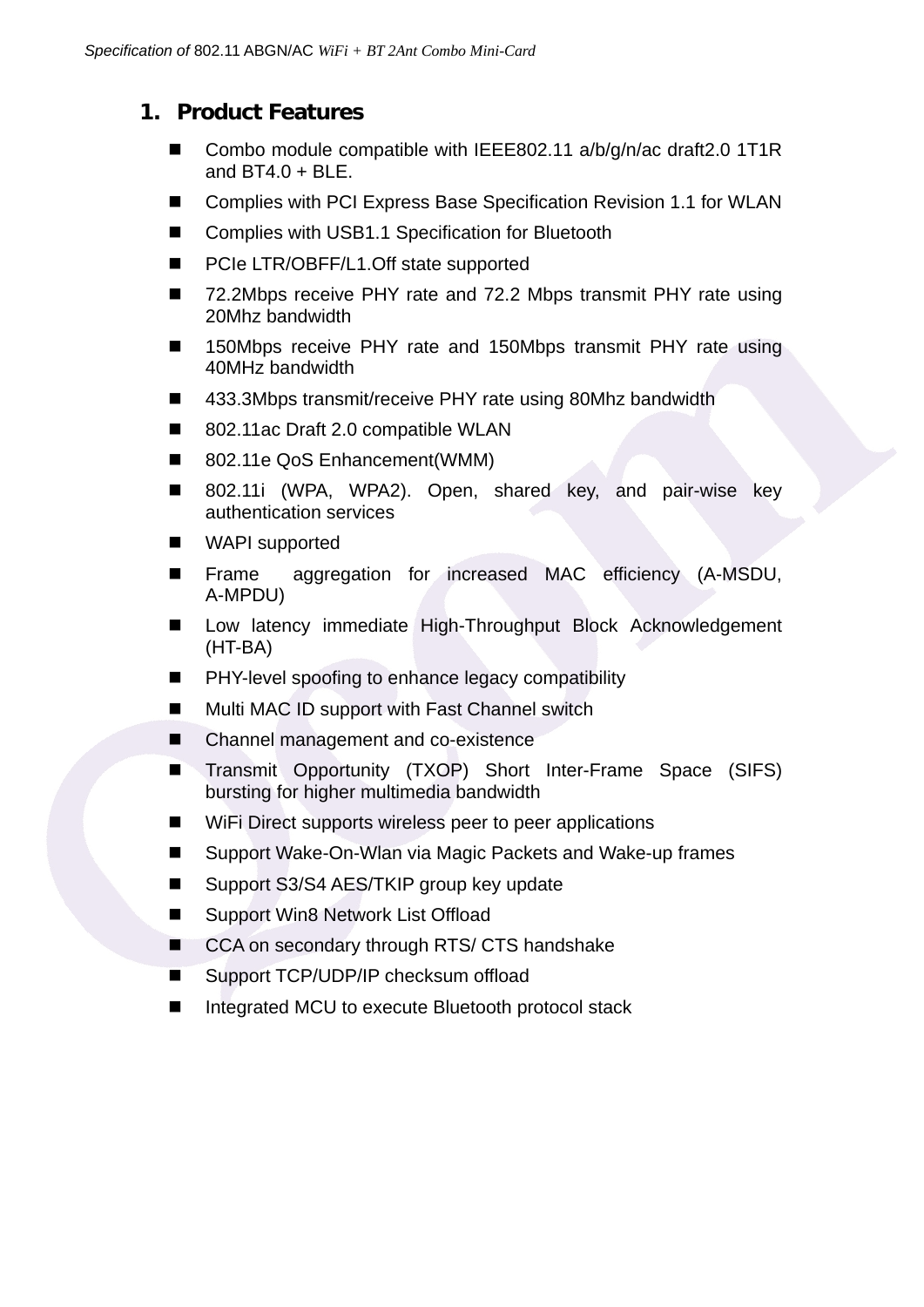## **2. General Specification**

| <b>Product Specification</b>                             |                                               |                                         |                |         |              |  |
|----------------------------------------------------------|-----------------------------------------------|-----------------------------------------|----------------|---------|--------------|--|
| <b>Model Name</b>                                        | ZQ802XRACB                                    |                                         |                |         |              |  |
| Solution                                                 | Realtek RTL8821AE                             |                                         |                |         |              |  |
| Configuration                                            | WLAN/BT antenna diversity with DPDT RF switch |                                         |                |         |              |  |
|                                                          |                                               | <b>WLAN</b>                             |                |         |              |  |
| <b>WLAN Standard</b>                                     | IEEE 802.11 ABGN/AC                           |                                         |                |         |              |  |
| Host interface                                           | Half Mini-Card complies with PCI express 1.1  |                                         |                |         |              |  |
| PCIe VID                                                 | 10EC                                          |                                         |                |         |              |  |
| PCIe DID                                                 | 8821                                          |                                         |                |         |              |  |
| PCIe SVID                                                | 10EC                                          |                                         |                |         |              |  |
| <b>PCIe SSID</b>                                         | 8821                                          |                                         |                |         |              |  |
| Region Domain                                            | 2G_Worldwide13/5G_US_5G                       |                                         |                |         |              |  |
| MP kit version                                           | Updated by Realtek                            |                                         |                |         |              |  |
| Antenna connecters                                       |                                               | 2 miniature coaxial RF connecters       |                |         |              |  |
| <b>Dimensions</b><br>➤                                   |                                               |                                         |                |         |              |  |
|                                                          |                                               | Minimum                                 | <b>Typical</b> | Maximum | Unit         |  |
|                                                          | Length                                        | 29.85                                   | 30             | 30.15   | mm           |  |
|                                                          | Width                                         | 21.85                                   | 22             | 22.15   | mm           |  |
|                                                          | Height                                        | 2.1                                     | 2.35           | 2.6     | mm           |  |
|                                                          | Weight                                        |                                         | <b>TBD</b>     |         | g            |  |
| Antenna Connector                                        |                                               | 2 Ultra-Miniature coaxial RF connectors |                |         |              |  |
| <b>Operating Condition</b><br>≻                          |                                               |                                         |                |         |              |  |
|                                                          |                                               | Minimum                                 | <b>Typical</b> | Maximum | Unit         |  |
| Operation voltage                                        | DC                                            | 3.15                                    | 3.3            | 3.45    | $\vee$       |  |
| Operation temperature                                    |                                               | $\mathbf 0$                             |                | 70      | $^{\circ}$ C |  |
| Storage temperature                                      |                                               | $-20$                                   |                | 70      | $^{\circ}$ C |  |
| <b>Humidity Non-Operating</b>                            |                                               | 10                                      |                | 80      | %            |  |
| <b>Electrical Specification</b><br>$\blacktriangleright$ |                                               |                                         |                |         |              |  |
| Frequency range                                          | 2.4GHz and 5GHz band                          |                                         |                |         |              |  |
| Output power<br>$\blacktriangle$                         |                                               |                                         |                |         |              |  |
| 2.4G Band                                                |                                               | Minimum                                 | <b>Typical</b> | Maximum | Unit         |  |
| 802.11b Mode                                             | 11MHz                                         | 14                                      | 16             | 18      | dBm          |  |
| 802.11g Mode                                             | 54MHz                                         | 12                                      | 14             | 16      | dBm          |  |
| 802.11n Mode                                             | HT20-MCS7                                     | 10                                      | 12             | 14      | dBm          |  |
| 802.11n Mode                                             | HT40-MCS7                                     | 10                                      | 12             | 14      | dBm          |  |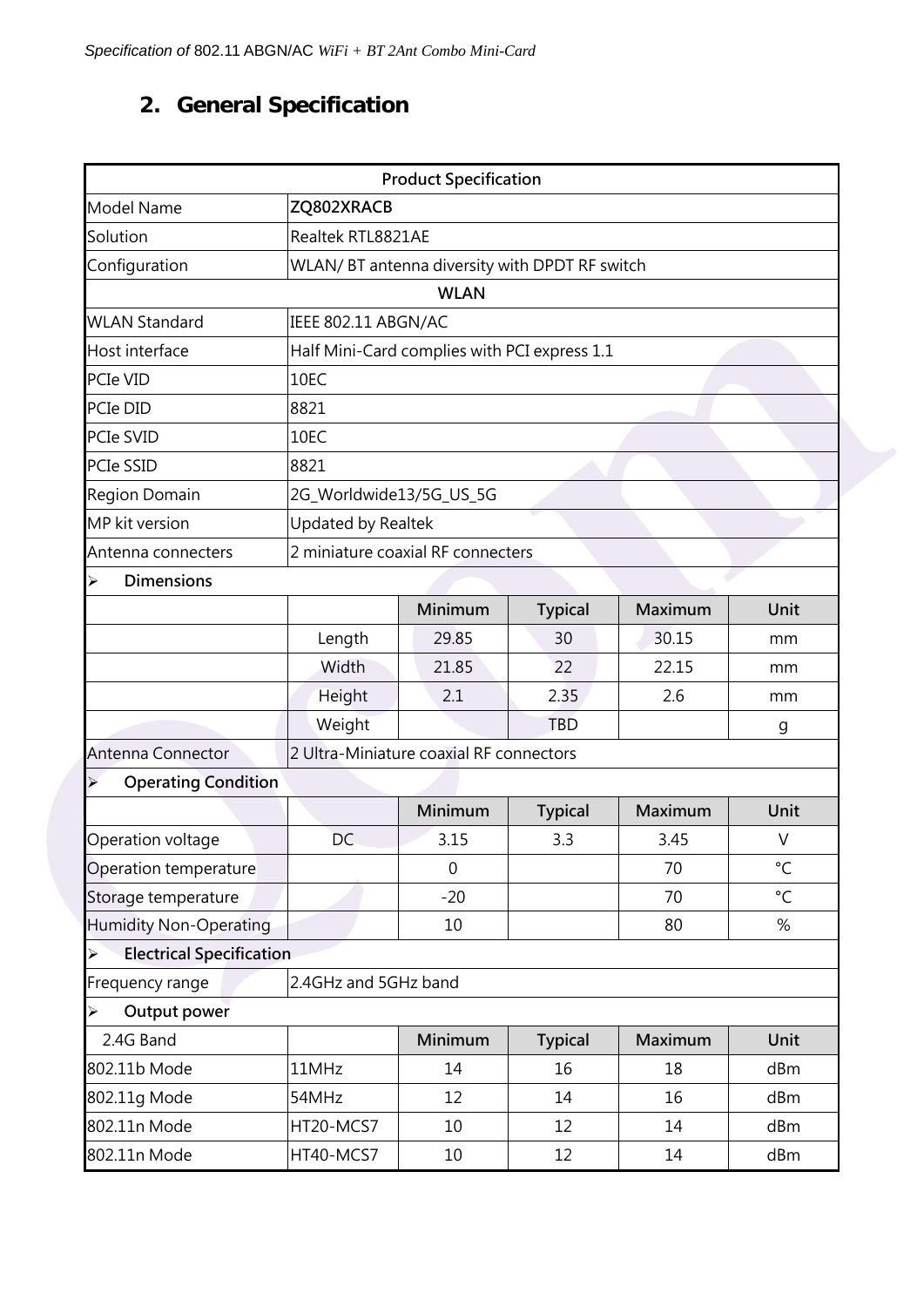| 5G Band                                              |                                          | Minimum         | <b>Typical</b> | Maximum | Unit |  |
|------------------------------------------------------|------------------------------------------|-----------------|----------------|---------|------|--|
| 802.11a Mode                                         | 54MHz                                    | 10              | 12             | 14      | dBm  |  |
| 802.11n Mode                                         | HT20-MCS7                                | 8               | 10             | 12      | dBm  |  |
| 802.11n Mode                                         | HT40-MCS7                                | 8               | 10             | 12      | dBm  |  |
| 802.11ac Mode                                        | VHT20-MCS8                               | 8               | 10             | 12      | dBm  |  |
| 802.11ac Mode                                        | VHT40-MCS9                               | $\overline{7}$  | 9              | 11      | dBm  |  |
| 802.11ac Mode                                        | VHT80-MCS9                               | 6               | 8              | 10      | dBm  |  |
| <b>Receiver Sensitivity</b><br>$\blacktriangleright$ |                                          |                 |                |         |      |  |
| 2.4G Band                                            |                                          | Minimum         | <b>Typical</b> | Maximum | Unit |  |
| 802.11b Mode                                         | 11Mbps                                   |                 |                | $-76$   | dBm  |  |
| 802.11g Mode                                         | 54Mbps                                   |                 |                | $-68$   | dBm  |  |
| 802.11n Mode                                         | HT20 MCS7                                |                 |                | $-64$   | dBm  |  |
| 802.11n Mode                                         | HT40 MCS7                                |                 |                | $-61$   | dBm  |  |
| 5G Band                                              |                                          | Minimum         | <b>Typical</b> | Maximum | Unit |  |
| 802.11a Mode                                         | 54MHz                                    |                 |                | $-68$   | dBm  |  |
| 802.11n Mode                                         | HT20-MCS7                                |                 |                | $-64$   | dBm  |  |
| 802.11n Mode                                         | HT40-MCS7                                |                 |                | $-61$   | dBm  |  |
| 802.11ac Mode                                        | VHT20-MCS8                               |                 |                | $-59$   | dBm  |  |
| 802.11ac Mode                                        | VHT40-MCS9                               |                 |                | $-54$   | dBm  |  |
| 802.11ac Mode                                        | VHT80-MCS9                               |                 |                | $-51$   | dBm  |  |
| Bluetooth<br>$\blacktriangleright$                   |                                          |                 |                |         |      |  |
| Radio Standard                                       | Bluetooth Class II v4.0                  |                 |                |         |      |  |
| Host interface                                       | <b>USB2.0</b>                            |                 |                |         |      |  |
| USB VID                                              | 0BDA                                     |                 |                |         |      |  |
| USB PID                                              |                                          |                 |                |         |      |  |
| <b>Frequency Band</b>                                |                                          | 2400-2483.5 MHz |                |         |      |  |
| Data Rate                                            | Up to 2169kbps                           |                 |                |         |      |  |
| Channel                                              | 79 sub-channels                          |                 |                |         |      |  |
| Transmission                                         | FHSS (Frequency Hopping Spread Spectrum) |                 |                |         |      |  |
| Modulation                                           | GFSK@1Mbps; π/4 DQPSK@2Mbps; 8DPSK@3Mbps |                 |                |         |      |  |
| <b>Output Power</b>                                  | $-6 \sim +4$ dBm                         |                 |                |         |      |  |
| Max Input Level                                      | 0dBm                                     |                 |                |         |      |  |
| <b>Receiver Sensitivity</b>                          | -70dBm                                   |                 |                |         |      |  |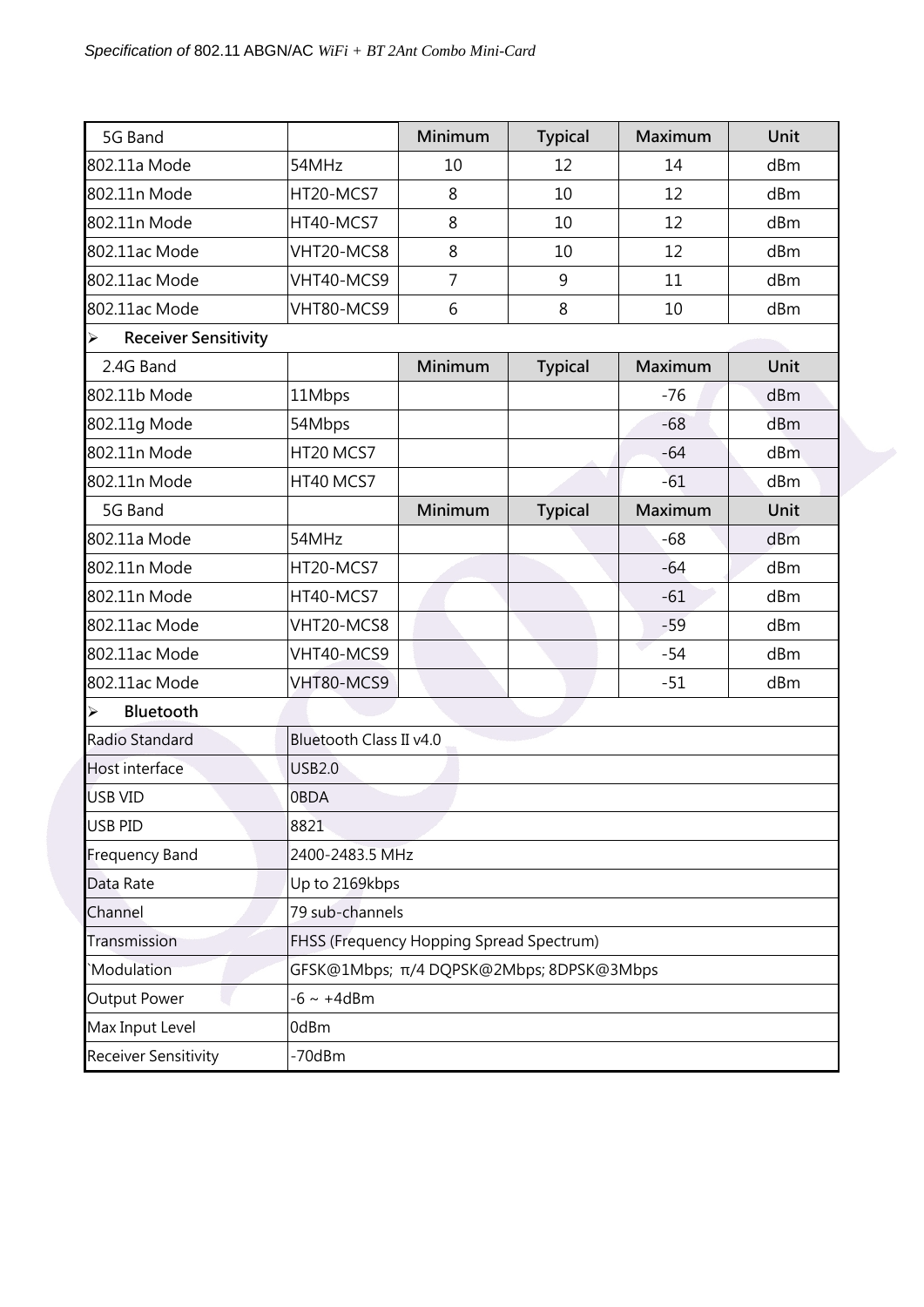#### **3. Mechanical Dimensions**

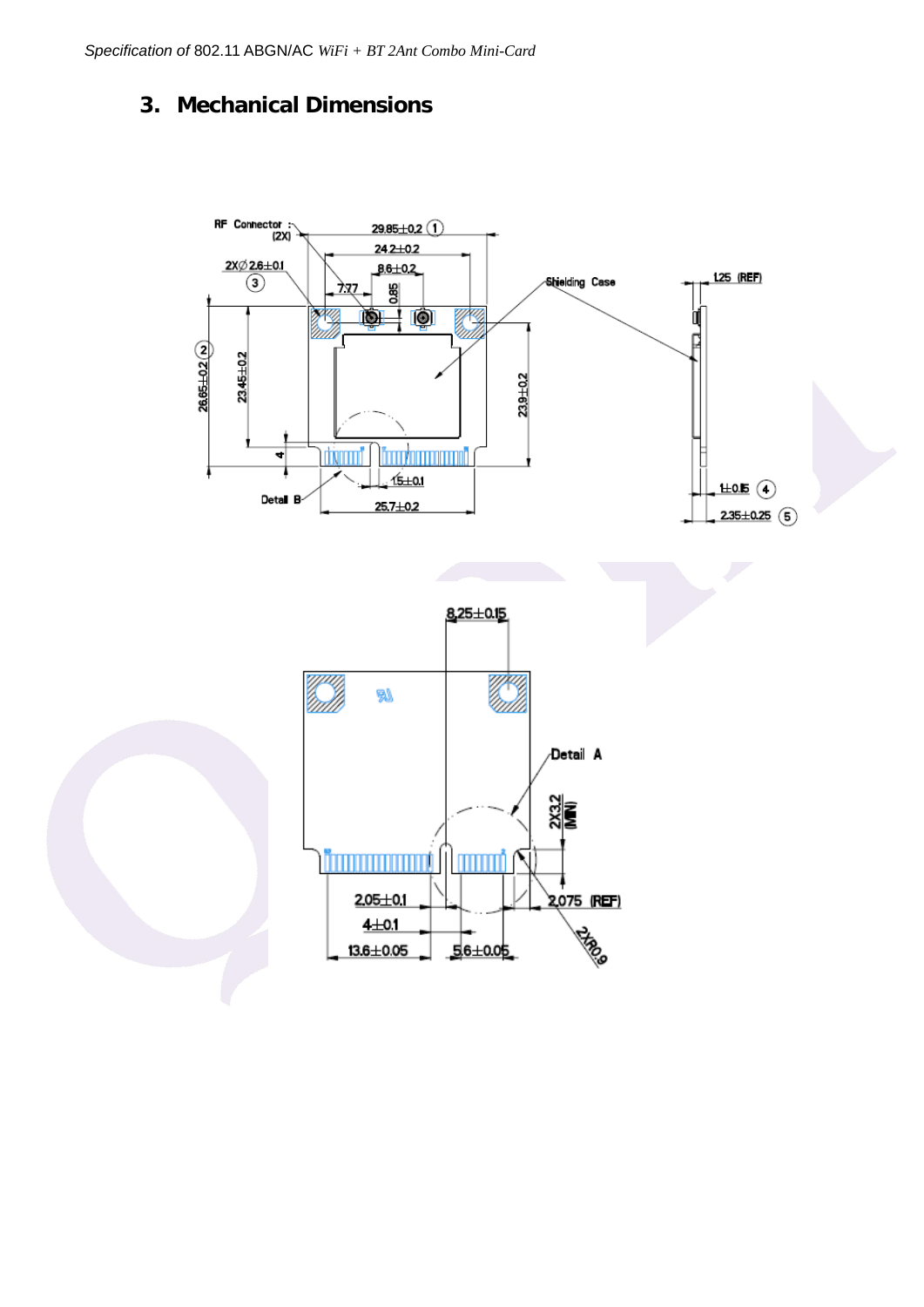#### **4. Connector Pin-out Definitions**

| Pin            | <b>Definition</b>    | <b>Type</b>  | Description                               |
|----------------|----------------------|--------------|-------------------------------------------|
| $\mathbf{1}$   | WAKE#                | $\mathbf I$  | PCIE_WAKE_L                               |
| $\overline{2}$ | $+3.3$ Vaux          | P            | No connection                             |
| 3              | COEX1                |              | No connection                             |
| 4              | <b>GND</b>           | P            | Ground.                                   |
| 5              | COEX2                |              | No connection                             |
| 6              | $+1.5V$              |              | No connection                             |
| 7              | CLKREQ#              | O            | Reference clock request signal.           |
| 8              | UIM_PWR              |              | No connection                             |
| 9              | <b>GND</b>           | P            | Ground.                                   |
| 10             | UIM_DATA             |              | No connection                             |
| 11             | REFCLK-              | I            | Differential reference clock.             |
| 12             | UIM_CLK              |              | No connection                             |
| 13             | REFCLK+              | $\mathbf{I}$ | Differential reference clock.             |
| 14             | UIM_RESET            |              | No connection                             |
| 15             | <b>GND</b>           | P            | Ground.                                   |
| 16             | UIM_VPP              |              | No connection                             |
| 17             | UIM_C8               |              | No connection                             |
| 18             | <b>GND</b>           | P            | Ground.                                   |
| 19             | UIM_C4               |              | No connection                             |
| 20             | <b>WLAN DISABLE#</b> | I            | Low Disable WLAN; High Enable WLAN.       |
| 21             | <b>GND</b>           | P            | Ground.                                   |
| 22             | PERST#               | I            | PCI express reset signal: Active low.     |
| 23             | PER <sub>n0</sub>    | O            | PCI express transmit differential signal. |
| 24             | $+3.3$ Vaux          | P            | No connection                             |
| 25             | PERp0                | $\circ$      | PCI express transmit differential signal. |
| 26             | GND                  | P            | Ground.                                   |
| 27             | <b>GND</b>           | P            | Ground.                                   |
| 28             | $+1.5V$              |              | No connection                             |
| 29             | GND                  | P            | Ground.                                   |
| 30             | SMB_CLK              |              | No connection                             |